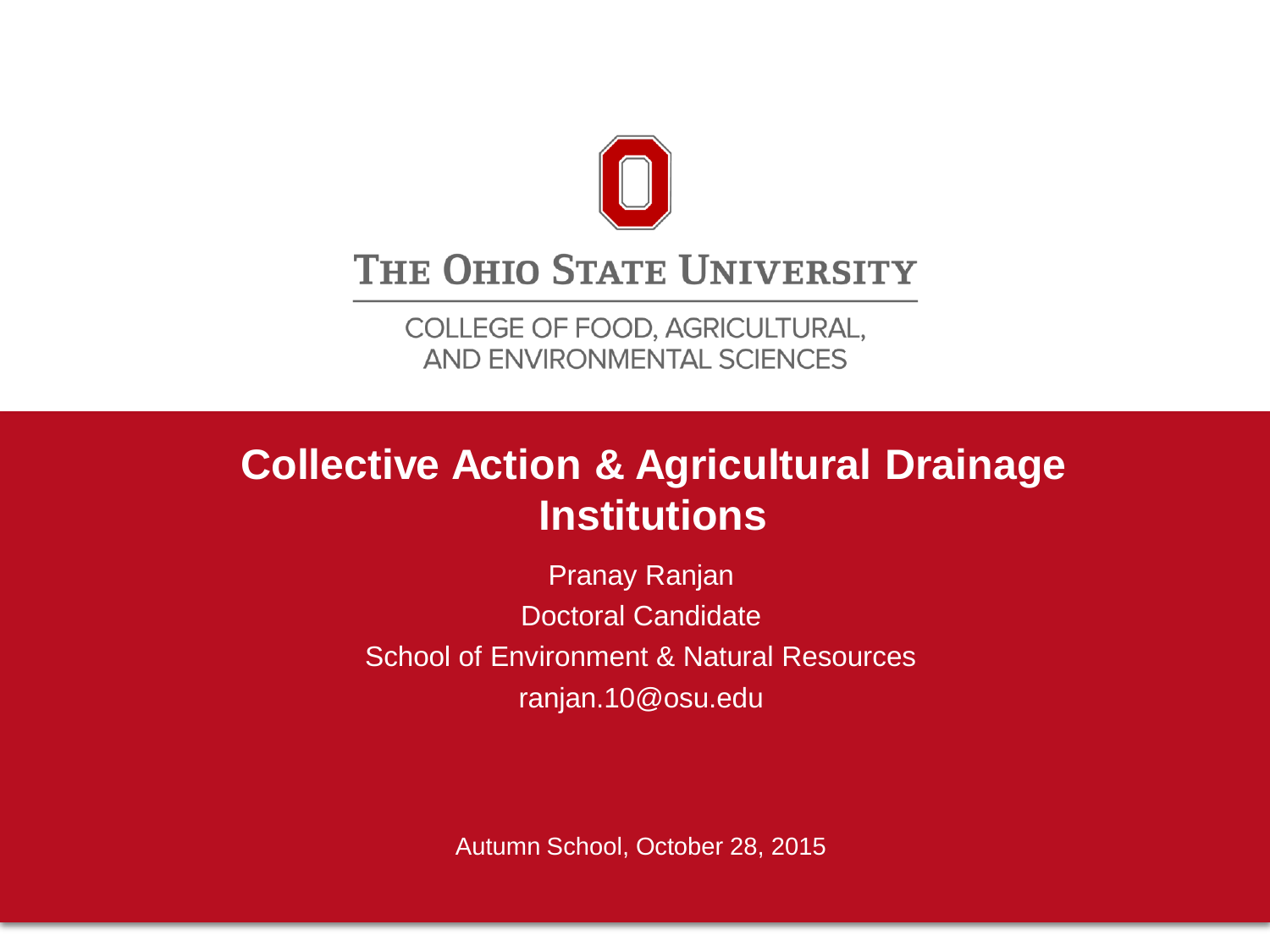

# Research Topic Overview

- Broadly, to understand collective action (CA) in Ag. Drainage Systems, in the Western Lake Erie Basin of Ohio
- Specifically, understand how institutional mechanisms interact with the following to affect CA in Ag. Drainage Systems:
	- CA variables Group size  $(V1)$ , Capability to choose to enter or exit from a group (V2), Heterogeneity in benefits and costs (V3), & Security of contributions (V4) (Poteete, et al., 2010)
	- Property rights of Access (P1), Withdrawal (P2), Management (P3), Exclusion (P4), & Alienation (P5) (Schlager & Ostrom, 1992)
	- Core network of actors seeking advice on drainage ditches
- Overall Research Design Comparative case-study (embedded) design (Yin, 2009)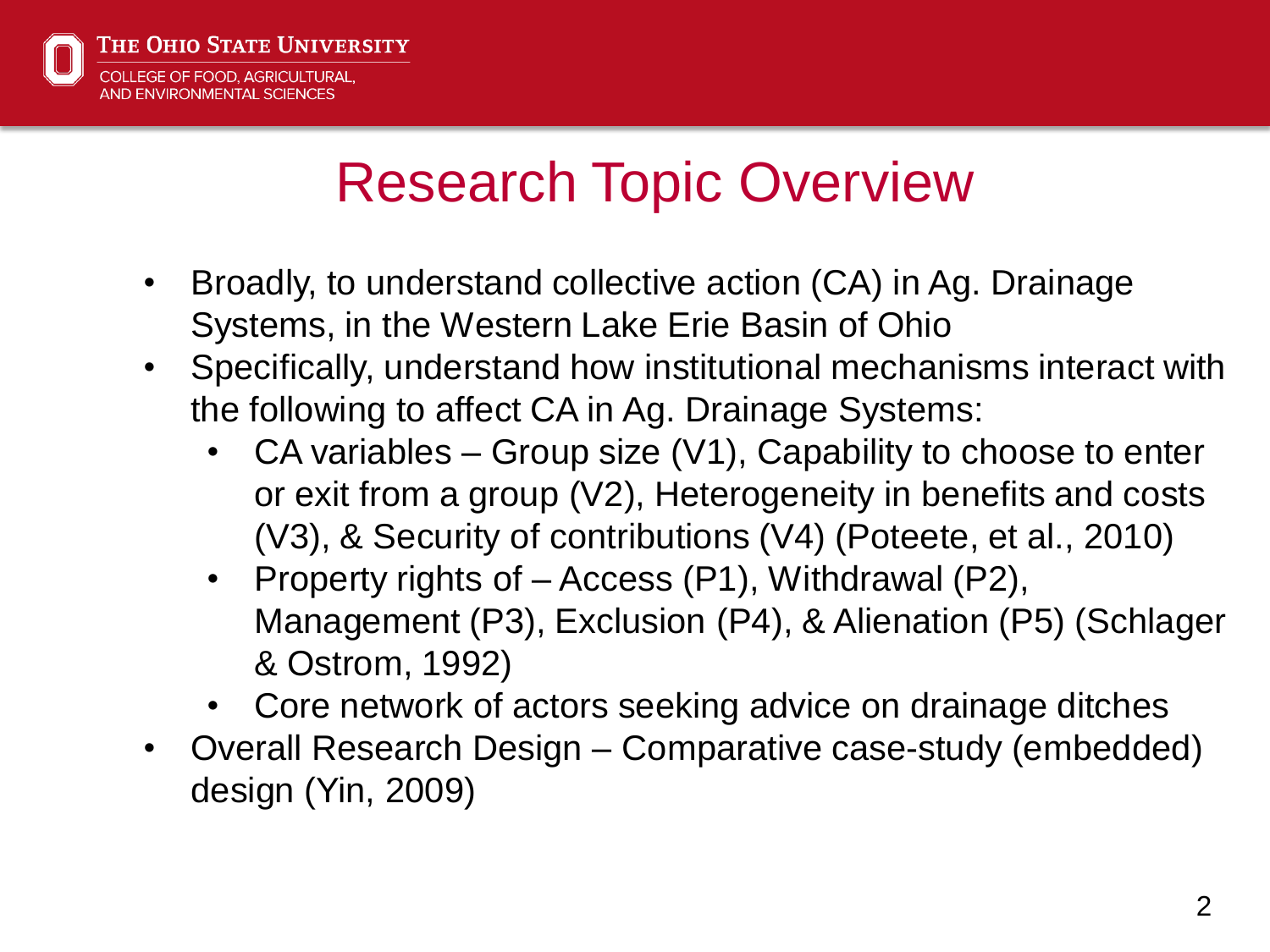

## The Four Institutional Mechanisms

| <b>Cases</b>           | 100% agreement<br>(necessity + cost<br>distribution) | <b>Final decision</b><br>(Approve/Disapprove project) | <b>Can a landowner</b><br>be forced to be<br>part of the<br>improvement? | <b>Future</b><br>maintenance |
|------------------------|------------------------------------------------------|-------------------------------------------------------|--------------------------------------------------------------------------|------------------------------|
| <b>MA</b>              | <b>Yes</b>                                           | Landowners                                            | <b>No</b>                                                                | <b>No</b>                    |
| $\mathsf{C}\mathsf{P}$ | <b>No</b>                                            | <b>County Commissioners (CCs)</b>                     | Yes                                                                      | <b>Yes</b>                   |
| <b>SB160</b>           | <b>No</b>                                            | <b>SWCD board of supervisors</b>                      | Yes                                                                      | Yes                          |
| CD                     | <b>No</b>                                            | <b>CD Board</b>                                       | Yes                                                                      | Yes                          |

**Notes:** MA – Mutual Agreement; CP – County Petition; SB160 – Senate Bill 160; CD – Conservancy District Improvement; SWCD – Soil & Water Conservation District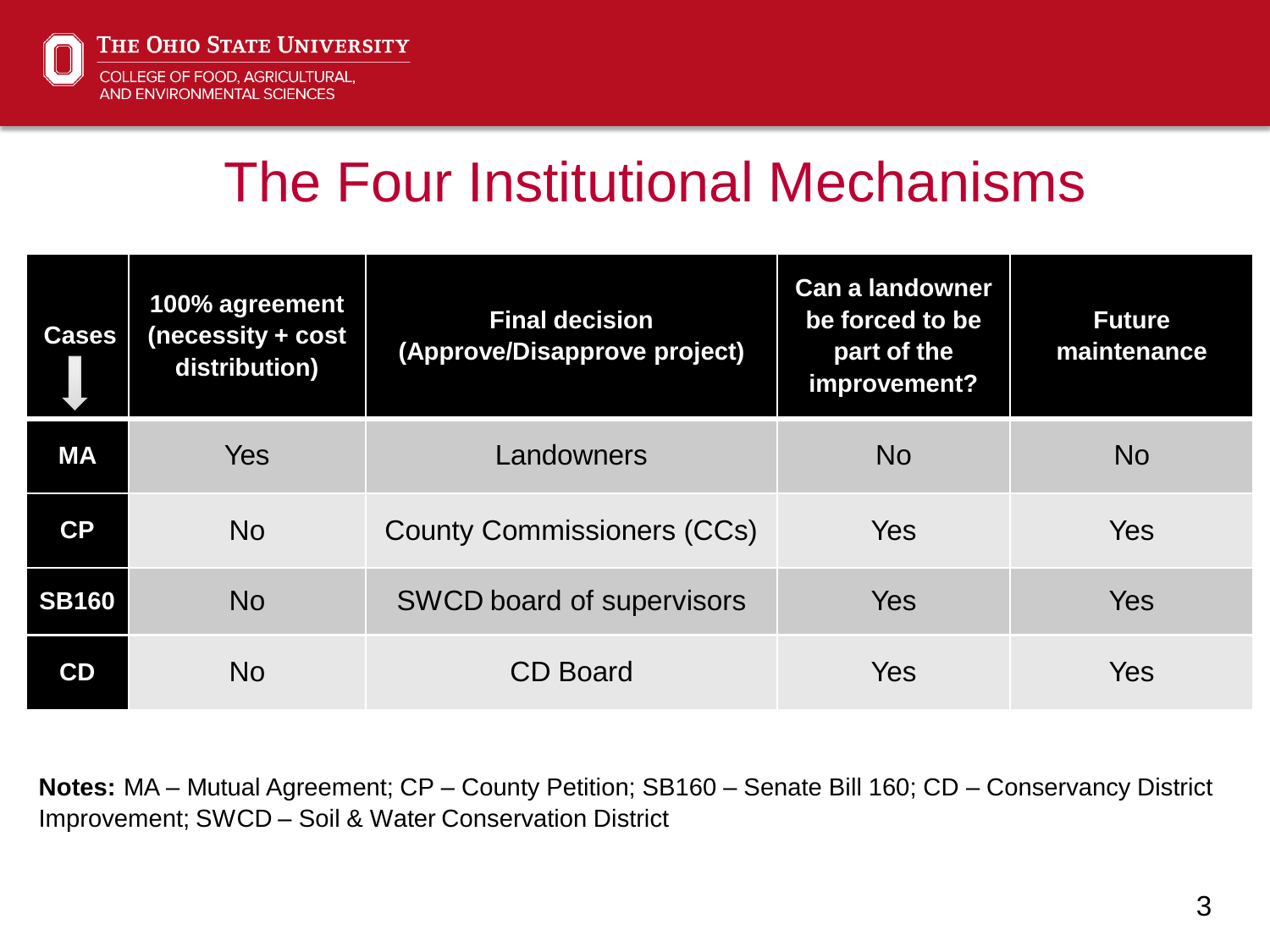